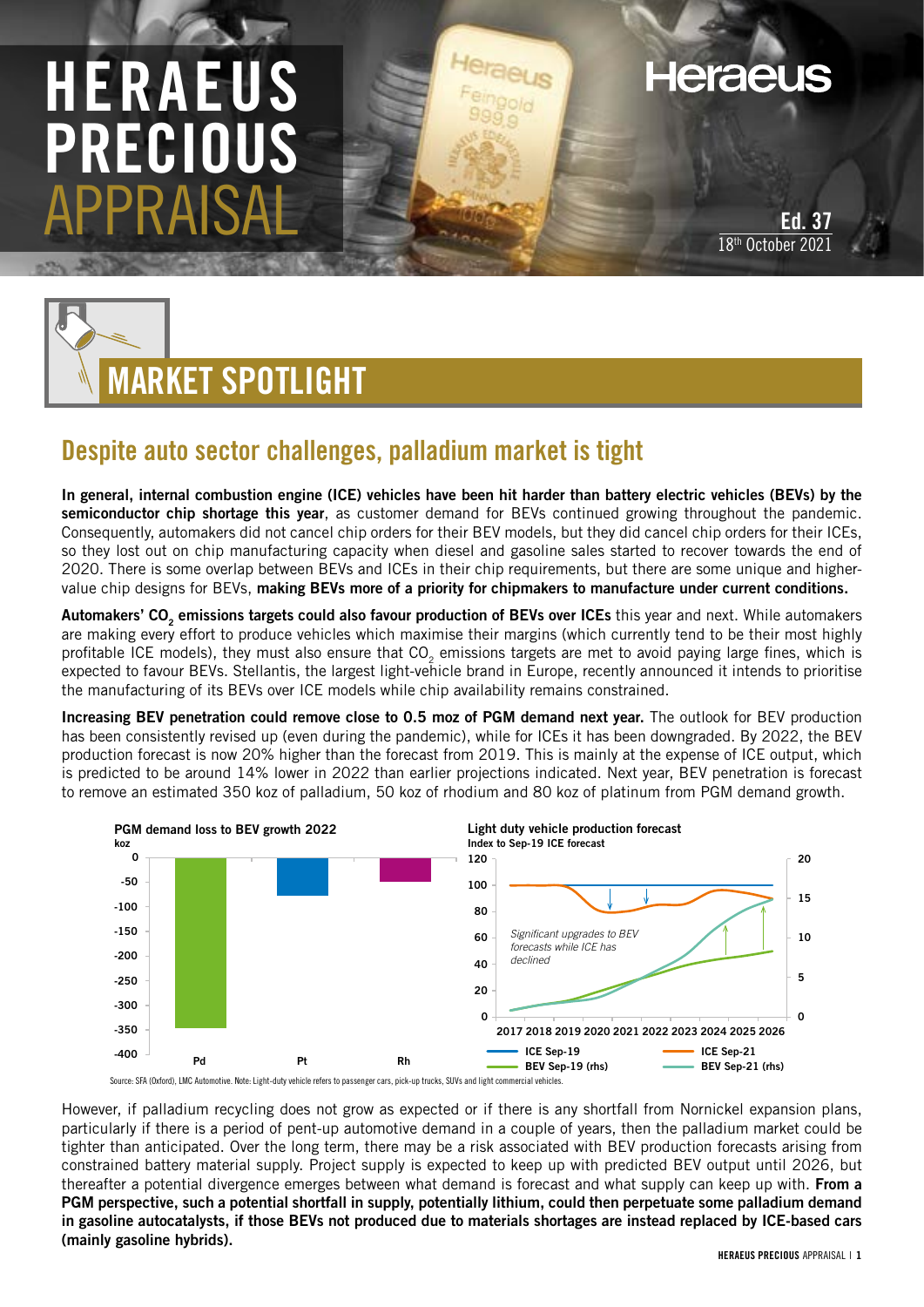## PRECIOUS METALS REVIEW

## Au

Gold

|  |                               | <b>Close</b> Weekly change | High- | <b>Date</b>      | Low | <b>Date</b>          |
|--|-------------------------------|----------------------------|-------|------------------|-----|----------------------|
|  | $\sqrt{$70z}$ 1.768 0.55%     |                            |       | 1,801 14/10/2021 |     | $1,750$ $11/10/2021$ |
|  | $\epsilon/\sigma$ 1.525 0.35% |                            | 1.552 | 14/10/2021       |     | 1,514 11/10/2021     |

Stagflation fears boosted gold last week. The gold price rallied above \$1,800/oz last week, a bullish move after the metal's recent period of weakness, as stagflation concerns mount. Stagflation refers to a period of slow economic growth and relatively high unemployment, accompanied by rising prices (inflation). US inflation data published last week showed headline consumer prices rose by 5.4% year-on-year in September, marking the fifth

consecutive month of annual increases of 5% or more. A 0.4% month-on-month rise also surpassed market expectations. Historically, gold has performed well during periods of stagflation, and is likely to benefit from an increasingly negative real interest rate environment. The price pulled back after the midweek rally and closed the week flat as dollar strength remains a headwind for gold.

| 47. |                | Ag Silver |                            |       |             |       |                  |  |  |  |
|-----|----------------|-----------|----------------------------|-------|-------------|-------|------------------|--|--|--|
|     |                |           | <b>Close</b> Weekly change | High  | <b>Date</b> | Low   | <b>Date</b>      |  |  |  |
|     | 23.31<br>S/OZ  |           | 2.38%                      | 23.59 | 15/10/2021  |       | 22.35 12/10/2021 |  |  |  |
|     | $\epsilon$ /oz | 20.11     | 2.18%                      | 20.33 | 14/10/2021  | 19.37 | 12/10/2021       |  |  |  |

The Covid-19 pandemic has accelerated R&D into the use of silver for antibacterial purposes. Silver-based biocides are widely used in a variety of medical applications owing to its antimicrobial properties which can kill bacteria and prevent infection. Current silver demand from the silver antimicrobial coating market, which includes medical devices, textiles and wound dressings among others, accounts for an estimated 10 moz annually. While this is

small in comparison to silver's overall industrial market (~500 moz), demand for silver-based antimicrobial coatings is expected to have witnessed strong growth over the past 18 months, and into the future, owing to the Covid-19 pandemic. Gold's price gain as US inflation exceeded expectations again in September allowed silver to move higher last week and managed to outperform.

## Pt

|                         |      | Pt Platinum            |                            |             |                  |     |                  |  |  |  |  |
|-------------------------|------|------------------------|----------------------------|-------------|------------------|-----|------------------|--|--|--|--|
| <u> 1999 - Jan Jawa</u> |      |                        | <b>Close</b> Weekly change | <b>High</b> | <b>Date</b>      | Low | <b>Date</b>      |  |  |  |  |
|                         |      | $\sqrt{2}$ 1.059 3.15% |                            |             | 1.065 14/10/2021 |     | 1,005 12/10/2021 |  |  |  |  |
|                         | E/0Z | 913                    | 2.99%                      | 918         | 14/10/2021       | 870 | 12/10/2021       |  |  |  |  |

South Africa eyes its role in the hydrogen economy. The South African government, in partnership with Anglo American Platinum, fuel cell company Bambili Energy, and energy group Engie SA, has completed a feasibility study for the development of a hydrogen valley in South Africa. Based on the potential for hydrogen demand and production, including access to renewable energy and PGMs, three key regions (Johannesburg, Durban and Mogalakwena/Limpopo) will now host pilot projects across the mobility, industrial and construction sectors. PEM electrolysers using platinum catalysts are expected to

be the foundation for the development of a global green hydrogen economy, gradually replacing today's carbonintensive hydrogen with a net zero carbon hydrogen fuel infrastructure. While electrolysers are currently one of the smaller uses of platinum in the hydrogen economy (relative to fuel cells or industrial applications) at just 1% of demand last year, there is significant growth forecast over the next few years. By 2024, electrolysers are predicted to account for 14% of hydrogen platinum demand at  $\sim$  16 koz.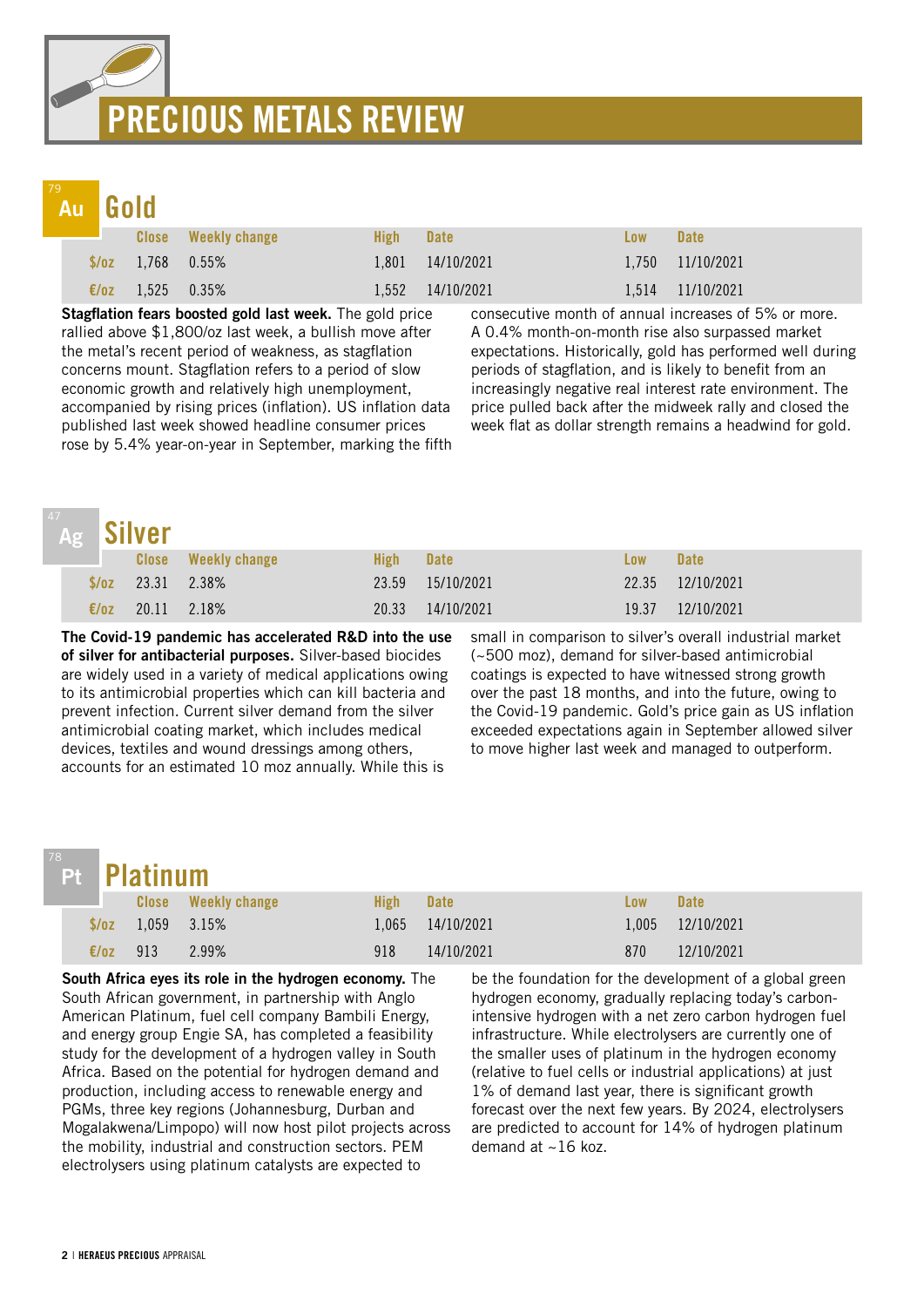# PRECIOUS METALS REVIEW



|      | Pd Palladium         |                            |               |                  |            |                   |  |  |  |  |
|------|----------------------|----------------------------|---------------|------------------|------------|-------------------|--|--|--|--|
|      |                      | <b>Close</b> Weekly change | High <b>M</b> | <b>Date</b>      | <b>Low</b> | <b>Date</b>       |  |  |  |  |
|      | $\sqrt{2.081}$ 0.22% |                            |               | 2,208 14/10/2021 |            | 2,038 12/10/2021  |  |  |  |  |
| E/OZ | 1,794 0.04%          |                            |               | 1,900 14/10/2021 |            | 1,770  12/10/2021 |  |  |  |  |

Palladium to benefit from price-induced substitution away from rhodium in some industrial applications. Industrial palladium demand is estimated to be 1.6 moz this year, an upward revision of  $~160$  koz from earlier forecasts owing to higher chemical catalyst requirements in China and Western Europe. Chemical demand for palladium is set to reach a record high this year from price-induced substitution away from rhodium in nitric acid catalyst gauzes. Overall industrial demand is still projected to continue on a downward trend over the next

few years, but at a slightly slower rate than previously forecast. Industrial uses account for around 17% of overall palladium demand annually, but ongoing thrifting (using less metal) and substitution away from precious metals in some applications are expected to see the market share gradually decline in the medium term. The palladium price held above \$2,000/oz last week, but the fundamental outlook for 2021 has deteriorated so gains should be viewed with caution.

#### **hodium, Ruthenium, Iridium**<br>Rhodium Rhodium Ruthenium Ruthenium **Ruthenium** Reporting week  $$15,550/oz$   $$670/oz$   $$4,850/oz$ Previous week  $$15,350/oz$   $$670/oz$   $$5,050/oz$ 45 Rh 44 Ru 77 Ir

High rhodium prices are pushing industrial end-users to cut metal requirements. While the rhodium price has slipped from the record highs of >\$30,000/oz earlier in the year, it is still high by historical standards and the Rh:Pd and Rh:Pt price ratios remain elevated. As a result, some nitric acid producers and glass manufacturers are reducing the rhodium content of their products, either with palladium (nitric acid) or platinum (glass).

As a result, industrial rhodium demand forecasts have been revised down by 24 koz to an estimated 120 koz. However, owing to rhodium's superiority for catalyst durability and reaction efficiency, the scope for further substitution in these particular end-uses is limited. The rhodium price edged up 1.5% last week, while iridium slipped below \$5,000/oz for the first time since February as metal availability improves.